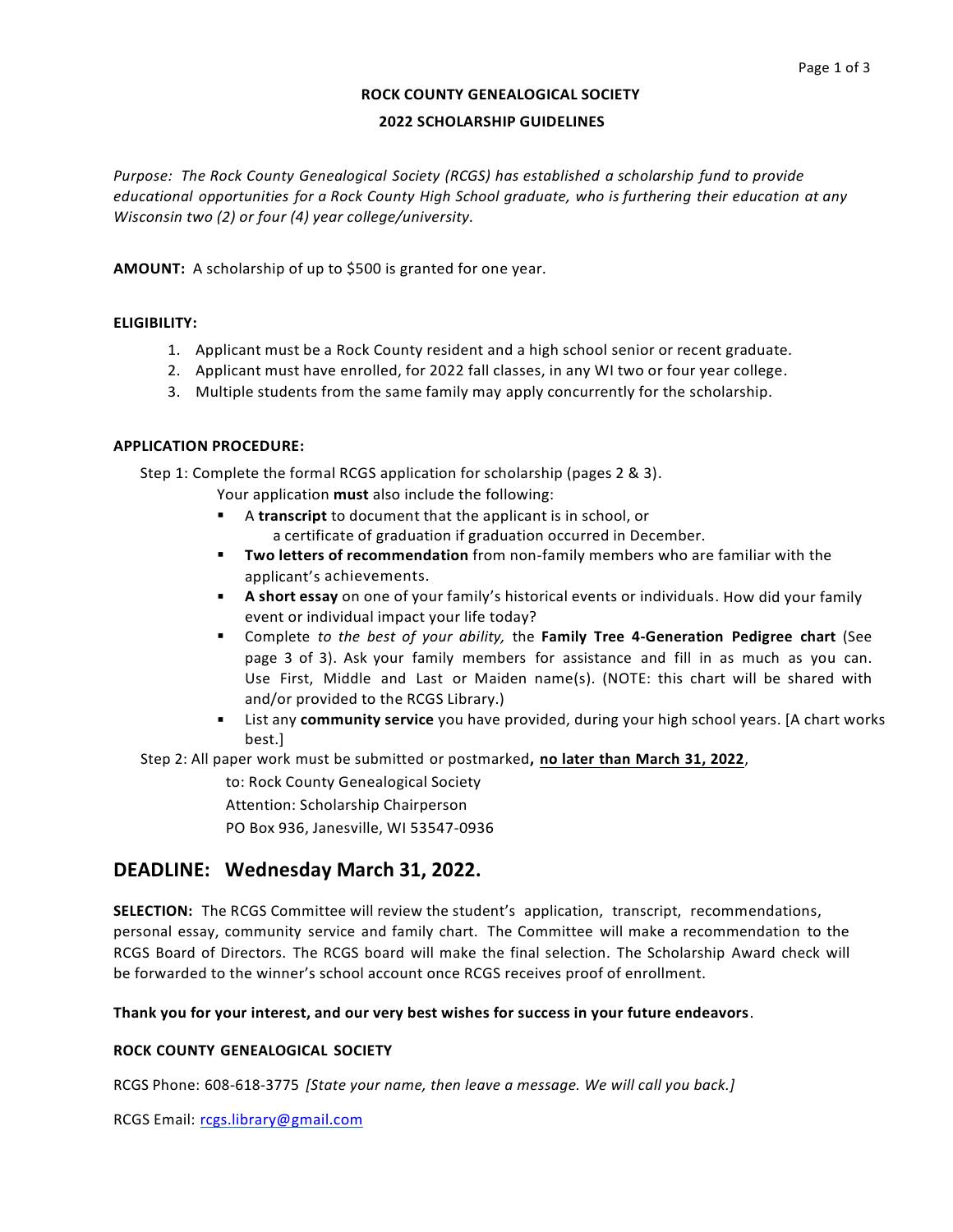# ROCK COUNTY GENEALOGICAL SOCIETY - SCHOLARSHIP APPLICATION

| Name:                                                                          |                                                                                                                                                                                                                                |  |  |
|--------------------------------------------------------------------------------|--------------------------------------------------------------------------------------------------------------------------------------------------------------------------------------------------------------------------------|--|--|
| Address: Street, City, ST, Zip:                                                |                                                                                                                                                                                                                                |  |  |
|                                                                                |                                                                                                                                                                                                                                |  |  |
| Some essays may be published online on the RCGS website.<br>Please sign above. |                                                                                                                                                                                                                                |  |  |
|                                                                                |                                                                                                                                                                                                                                |  |  |
|                                                                                | College ID # of Applicant Proof of Enrollment Proof of Enrollment                                                                                                                                                              |  |  |
|                                                                                |                                                                                                                                                                                                                                |  |  |
|                                                                                | College Address: No. 2016. The College Address: No. 2016. The College Address: No. 2016. The College Address: No. 2016. The College Address: No. 2016. The College Address: No. 2016. The College Address: No. 2016. The Colle |  |  |
|                                                                                |                                                                                                                                                                                                                                |  |  |
|                                                                                |                                                                                                                                                                                                                                |  |  |

*Note:* The RCGS Scholarship check will be forwarded to the selected applicant's *school account – once proof of enrollment for Fall 2022 classes has been received by RCGS.* [Please leave blank below double line.]

==================================================================

# **Rock County Genealogical Society Scholarship Committee use only**

|                          | % value | <b>Received</b> | Date received |
|--------------------------|---------|-----------------|---------------|
| Application              | 10 %    |                 |               |
| Transcripts              | 15%     |                 |               |
| Recommendations          | 15%     |                 |               |
| Essay                    | 30%     |                 |               |
| <b>Community Service</b> | 20%     |                 |               |
| <b>Family Tree Chart</b> | 10%     |                 |               |

| RCGS Scholarship Application Reviewed by:            | on:        |
|------------------------------------------------------|------------|
| Application found to be in good standing: YES NO by: | on:        |
| Scholarship money given to applicant: YES NO by:     | on:        |
| <b>RCGS Treasurer's Name:</b>                        | Signature: |